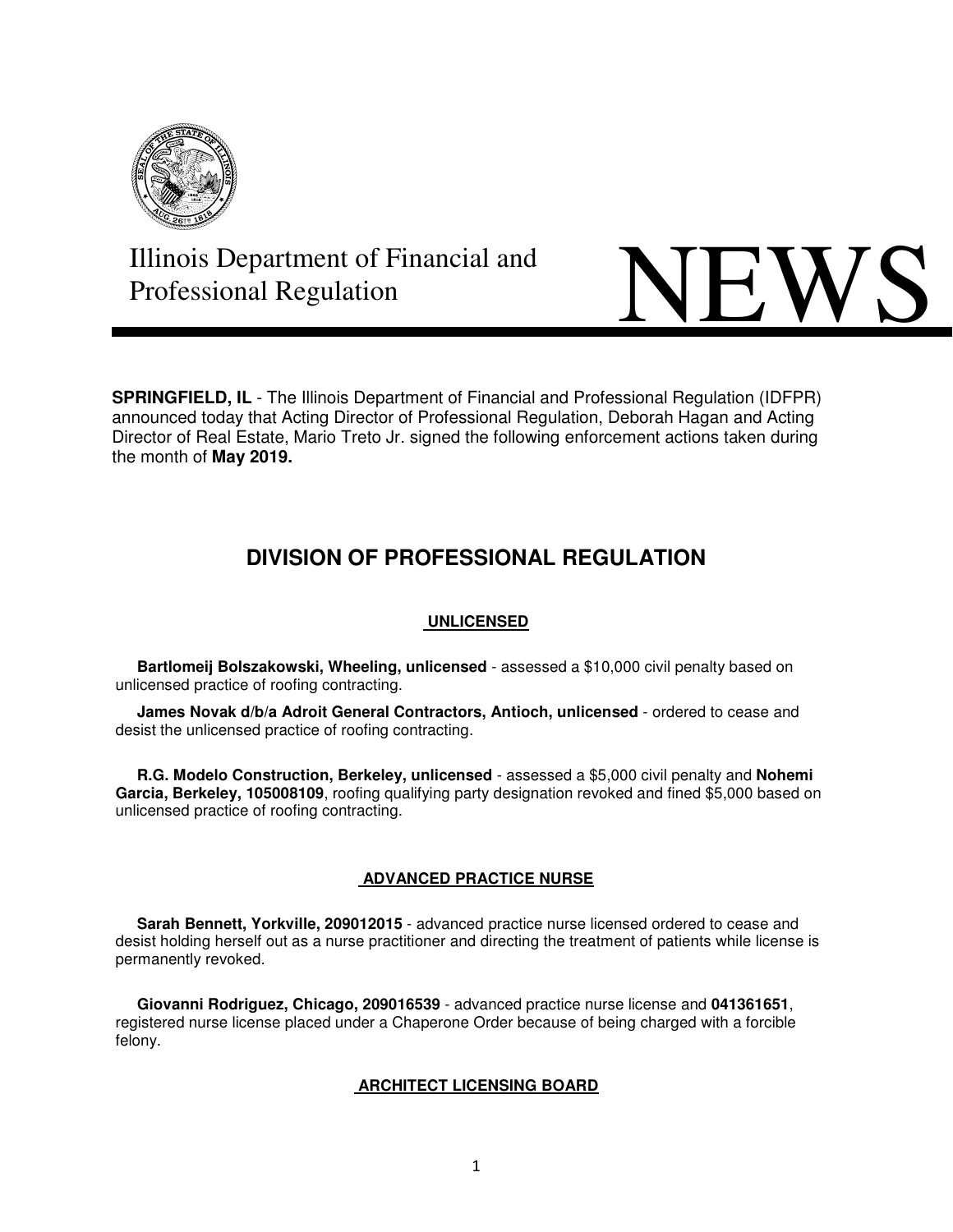**Eric Luedtke, Villa Park, 001019069** - architect license fined \$1,000 and **Smith, Stephens & Luebtke Architects, Inc., Villa Park, 184003042** - professional design firm license ordered to cease and desist the advertising of architectural services under the expired license.

#### **BARBER, COSMETOLOGY, ESTHETICS, HAIR BRAIDING, & NAIL TECHNOLOGY**

 **Amanda Le, Oak Forest, 169010036** - nail technical license suspended for failure to file and/or pay Illinois state income taxes.

 **Joseph Boyd, Galesburg, 006062699** - barber license indefinitely suspended for being more than 30 days delinquent in the payment of child support.

 **Isais Barber Shop & Hair Salon, Waukegan, 189017101** - salon license placed on probation for one year and fined \$500 based on aiding and assisting unlicensed practice of barbering.

 **Craig Lyon, Chicago, 006065353** - barber license suspended for failure to file and/or pay Illinois state income taxes.

 **Michael Rodriguez, Waukegan, 011314596** - cosmetologist license indefinitely suspended for being more than 30-day delinquent in the payment of child support.

 **Georgeta Salman, Chicago, 011308574** - cosmetologist license suspended for failure to file and/or pay Illinois state income taxes.

 **Corrinne Trajkoski, Chicago, 011245647** - cosmetologist license suspended for failure to file and/or pay Illinois state income taxes.

 **Corrinne Trajkoski, New Lenox, 012008945** - cosmetologist teacher license suspended for failure to file and/or pay Illinois state income taxes.

 **Karen Triche, Evergreen Park, 011181573** - cosmetologist license suspended for failure to file and/or pay Illinois state income taxes.

 **Hung Vuong, LaPorte, IN, 011302313** - cosmetologist license suspended for failure to file and/or pay Illinois state income taxes.

#### **DENTISTRY**

 **Jason Armstrong, West Bloomfield, MI, 019032059** - dental license issued with reprimand due to a sister-state discipline in Michigan.

 **Earl Brownlee, Chicago, 019014457** - dental license suspended for failure to file and/or pay Illinois state income taxes.

 **Dana Gale, Lincolnwood, 019023365** - dental license suspended for failure to file and/or pay Illinois state income taxes.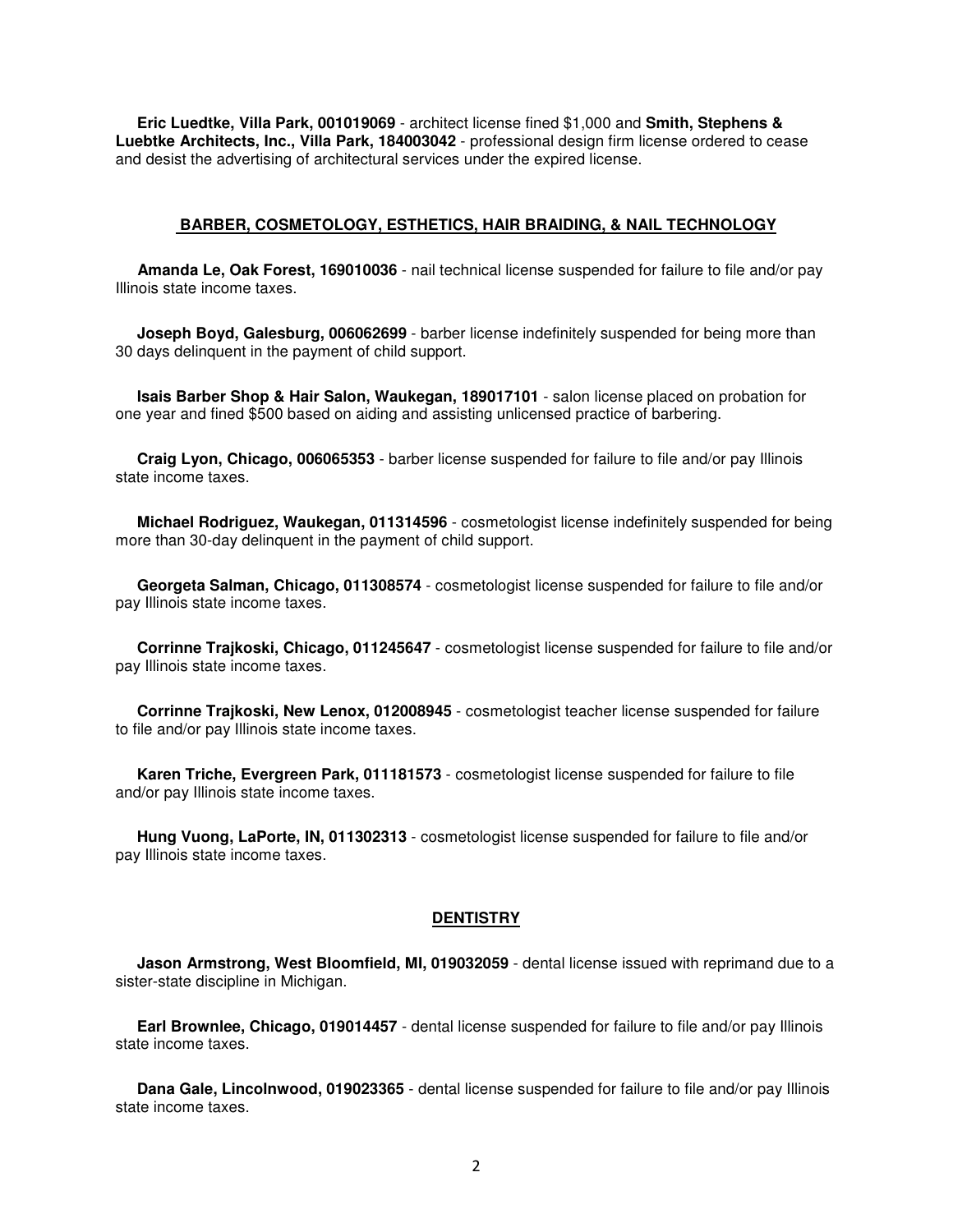**Kristoffer Tumilowicz, Rockford, 019016048** - dental license reprimanded and fined \$2,500 for substandard care by failing to timely refer a patient for endodontic care.

#### **DESIGN FIRM**

 **Steven Amu & Associates, Frankfort, 184002891** - professional design firm license placed on nonreporting probation for two years and fined \$5,000 for operating as a professional design firm for architecture on a non-renewed license.

#### **PRIVATE DETECTIVE, PRIVATE ALARM, PRIVATE SECURITY & LOCKSMITH**

 **Felicia Allen, Chicago, 129430326** - permanent employee registration card suspended for failure to file and/or pay Illinois state income taxes.

 **Clarence Allen, Chicago, 129271630** - permanent employee registration card placed in a refuse to renew status for failure to appear for a disciplinary conference.

 **Edwin Alvarez, Chicago, 129404100** - permanent employee registration card suspended for failure to file and/or pay Illinois state income taxes.

 **Alonzo Andrews, Chicago, 129375934** - permanent employee registration card placed in refuse to renew status for failure to appear for a disciplinary conference.

 **Adrian Aponte, Chicago, 129321053** - permanent employee registration card placed in refuse to renew status for failure to appear for a disciplinary conference.

 **Leroy Atkins, Chicago, 129242886** - permanent employee registration card indefinitely suspended for being more than 30 days in the payment of child support.

 **Vaughn Bailey, Chicago, 129239442** - permanent employee registration card suspended for failure to file and/or pay Illinois state income taxes.

 **Jermaine Baker, Harvey, 129201423** - permanent employee registration card placed in refuse to renew status for failure to appear for a disciplinary conference.

 **Styron Banks, Chicago, 129373666** - permanent employee registration card indefinitely suspended for being more than 30 days delinquent in the payment of child support.

 **Bernard Barfield, Country Club Hills, 129405906** - permanent employee registration card placed in refuse to renew status for failure to appear for a disciplinary conference.

 **Shane Beard, Calumet City, 129354261** - permanent employee registration card placed in refuse to renew status for failure to appear for a disciplinary conference.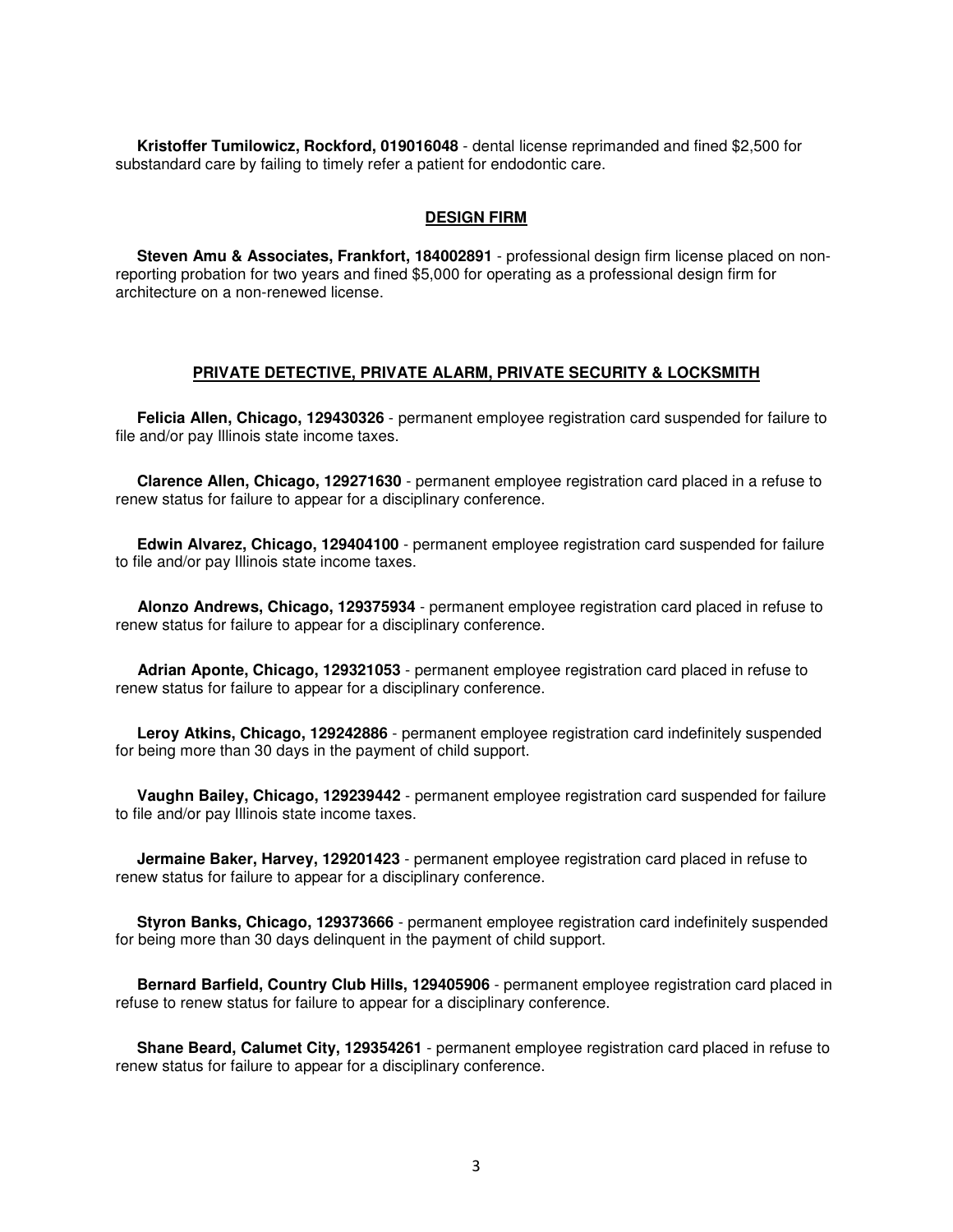**Luis Bravo, Blue Island, 129358097** - permanent employee registration card indefinitely suspended due failure to report.

 **Markeller Brown, Chicago, 129318782** - permanent employee registration card is restored and placed on a non-reporting probation for two years due to failure to report.

**Johnny Campbell, Chicago, 129420377** - permanent employee registration card indefinitely suspended for being more than 30 days delinquent in the payment of child support.

 **Phillip Cappello, Elmwood Park, 129371214** - permanent employee registration card placed in refuse to renew status for failure to appear for a disciplinary conference.

 **Takesha Clark, Chicago, 129414812** - permanent employee registration card suspended for failure to file and/or pay Illinois state income taxes.

 **Shawanda Collins, Chicago, 129211303** - permanent employee registration card placed in refuse to renew status for failure to appear for a disciplinary conference.

 **Karina DeFrank, Chicago, 129428536** - permanent employee registration card indefinitely suspended due to failure to report.

 **Antonoi Dunagan, Harvey, 129272803** - permanent employee registration card placed on nonreporting probation for one year due to failure to report.

 **Michael Estrada, Chicago, 129362157** - permanent employee registration card and firearm control card, 229080944 placed on non-reporting probation for three years due to failure to report.

 **Amaris Frazier, Dolton, 129437389** - permanent employee registration card issued and placed on one-year non-reporting probation due to criminal conviction.

 **Randal Freeman, Algonquin, 129347677** - permanent employee registration card placed in refuse to renew status for failure to appear for a disciplinary conference.

 **Mone Garland, Waukegan, 129374157** - permanent employee registration card placed in refuse to renew status for failure to appear for a disciplinary conference.

 **Gregory Gibson, Fairview Heights, 129428250** - permanent employee registration card indefinitely suspended for being more than 30 days delinquent in the payment of child support.

 **Anthony Gray, Chicago, 129413012** - permanent employee registration card placed in refuse to renew status for failure to appear for a disciplinary conference.

 **Elijah Green, Chicago, 129339280** - permanent employee registration card placed in refuse to renew status for failure to appear for a disciplinary conference.

 **Christian Greenwood, Chicago, 129438298** - permanent employee registration card issued and placed on a non-reporting probation for four years due to criminal conviction and falsification of application.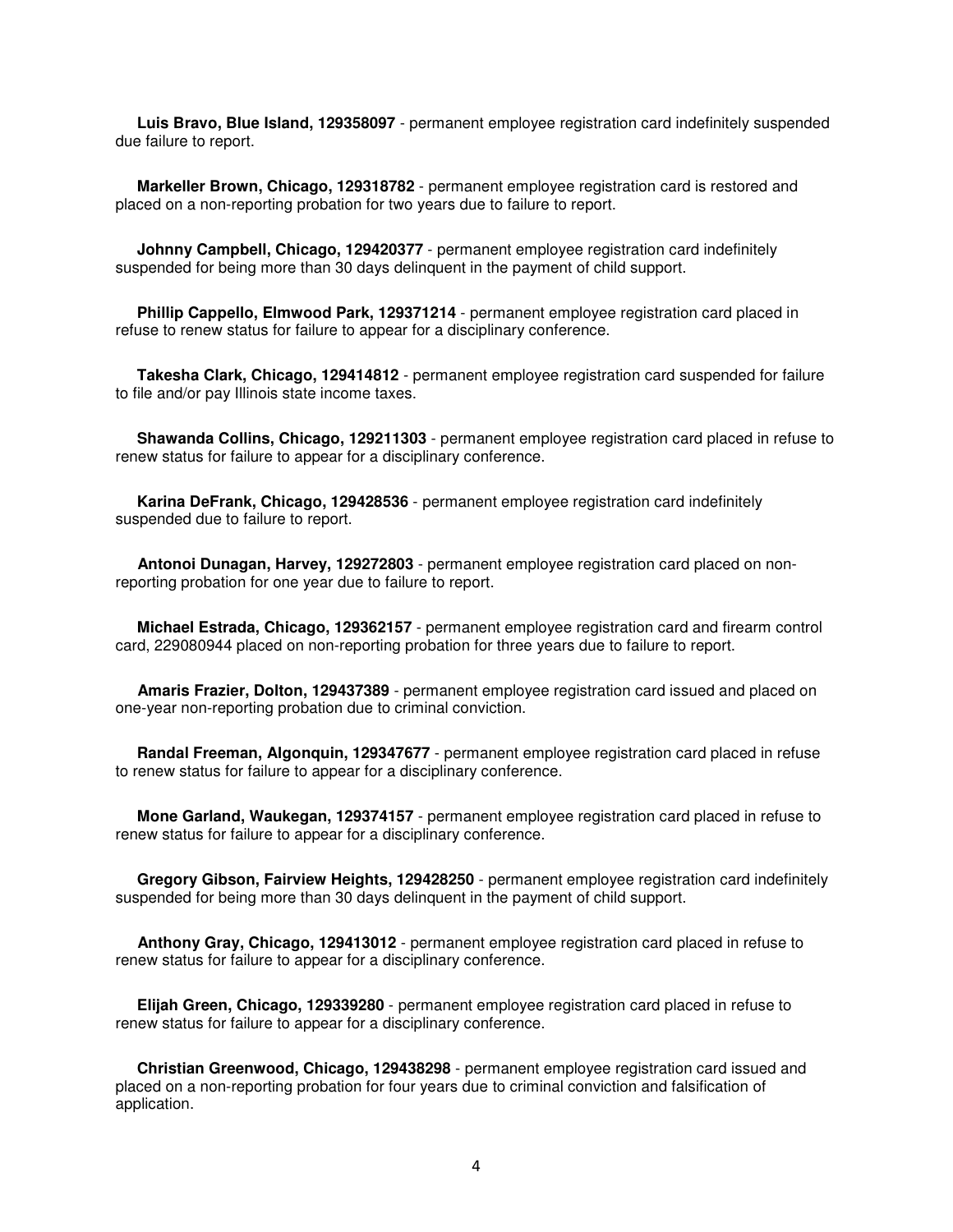**Joyce Griffin, Aurora, 129414575** - permanent employee registration card suspended for failure to file and/or pay Illinois state income taxes.

 **Dreyana Grooms, Chicago, 129419685** - permanent employee registration card indefinitely suspended due to failure to report.

 **Erik Grover, Chicago, 129227502** - permanent employee registration card placed in refuse to renew status for failure to appear for a disciplinary conference.

 **David Hacker, Monmouth, 129401670** - permanent employee registration card placed in refuse to renew status for failure to appear for a disciplinary conference.

 **Henry Hale, Chicago, 129280118** - permanent employee registration card indefinitely suspended for being more than 30 days delinquent in the payment of child support.

 **Fletcher Heard, Chicago, 129170169** - permanent employee registration card placed in refuse to renew status for failure to appear for a disciplinary conference.

 **Darlene Hoover, Chicago, 129141918** - permanent employee registration card renewed on nonreporting probation for five years with no firearm control card during perc probation due to criminal conviction and failure to report.

 **Tyrone Jackson, Hazel Crest, 129359551** - permanent employee registration card suspended for failure to file and/or pay Illinois state income taxes.

 **Jovonna Jamison, Freeport, 129418645** - permanent employee registration card placed in refuse to renew status for failure to appear for a disciplinary conference.

 **David Johnson, Chicago, 129345631** - permanent employee registration card placed in refuse to renew status for failure to appear for a disciplinary conference.

 **David Johnson, Glendale Heights, 129277549** - permanent employee registration card placed in refuse to renew status for failure to appear for a disciplinary conference.

 **Shaunathan Johnson, Chicago, 129319287** - permanent employee registration card placed in refuse to renew status for failure to appear for a disciplinary conference.

 **Roymone Johnson-Brown, Chicago, 129402869** - permanent employee registration card placed in refuse to renew status for failure to appear for a disciplinary conference.

 **Khila Jones, Chicago, 129438286** - permanent employee registration card issued and placed on a non-reporting probation for three years due to criminal history record information.

 **Marcus Jones, Chicago, 129400323** - permanent employee registration card indefinitely suspended due to failure to return uniforms and/or uniform items upon termination of employment.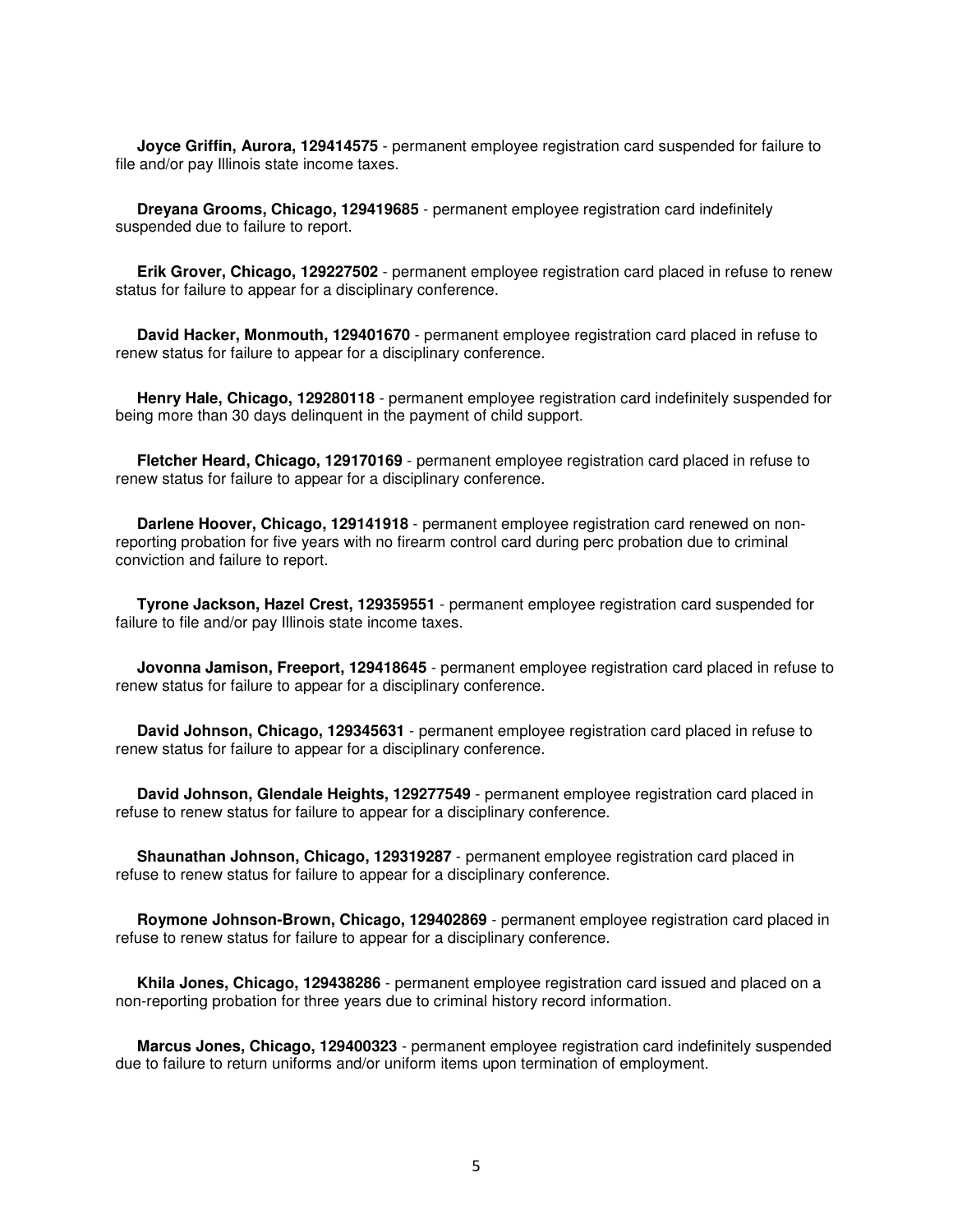**Josette Jones, Chicago, 129284044** - permanent employee registration card placed in refuse to renew status for failure to appear for a disciplinary conference.

 **Eric Keys, Lynwood, 129437485** - permanent employee registration card issued and placed on nonreporting probation for two years due to criminal conviction.

 **Khalil Khan, Chicago, 129323717** - permanent employee registration card suspended for failure to file and/or pay Illinois state income taxes.

 **Billy King, Chicago, 129027813** - permanent employee registration card placed on a non-reporting probation for one year for unprofessional conduct likely to deceive the public by signing an affidavit of service of process containing false information.

**Michael Malone, Chicago, 129120438** - permanent employee registration card suspended for failure to file and/or pay Illinois state income taxes.

 **Destinee Lambert, Springfield, 129401387** - permanent employee registration card suspended for failure to file and/or pay Illinois state income taxes.

 **Trevar Maynard, Chicago, 129274639** - permanent employee registration card placed in refuse to renew status for failure to appear for a disciplinary conference.

 **Shaneria McGraw, Chicago, 129371865** - permanent employee registration card placed on indefinite suspension due to failure to report.

 **Shawn McReynolds, Oak Park, 129163856** - permanent employee registration card placed in refuse to renew status for failure to appear for a disciplinary conference.

 **Paul Meeker, Wilmington, 129177544** - permanent employee registration card suspended for failure to file and/or pay Illinois state income taxes.

 **Jonathon Mellone, Elmhurst, 129424665** - permanent employee registration card suspended for failure to file and/or pay Illinois state income taxes.

 **Marlin Miller, Davenport, IA, 129217311** - permanent employee registration card placed in refuse to renew status for failure to appear for a disciplinary conference.

 **Jerry Mims, Chicago, 129378213** - permanent employee registration card placed in refuse to renew status for failure to appear for a disciplinary conference.

 **Takarra Mobley, Chicago, 129416487** - permanent employee registration card suspended for failure to file and/or pay Illinois state income taxes.

 **Christopher Moore, South Holland, 129402586** - permanent employee registration card placed in refuse to renew status for failure to appear for a disciplinary conference.

 **Sheila Moss, Rockford, 129375548** - permanent employee registration card placed in refuse to renew status for failure to appear for a disciplinary conference.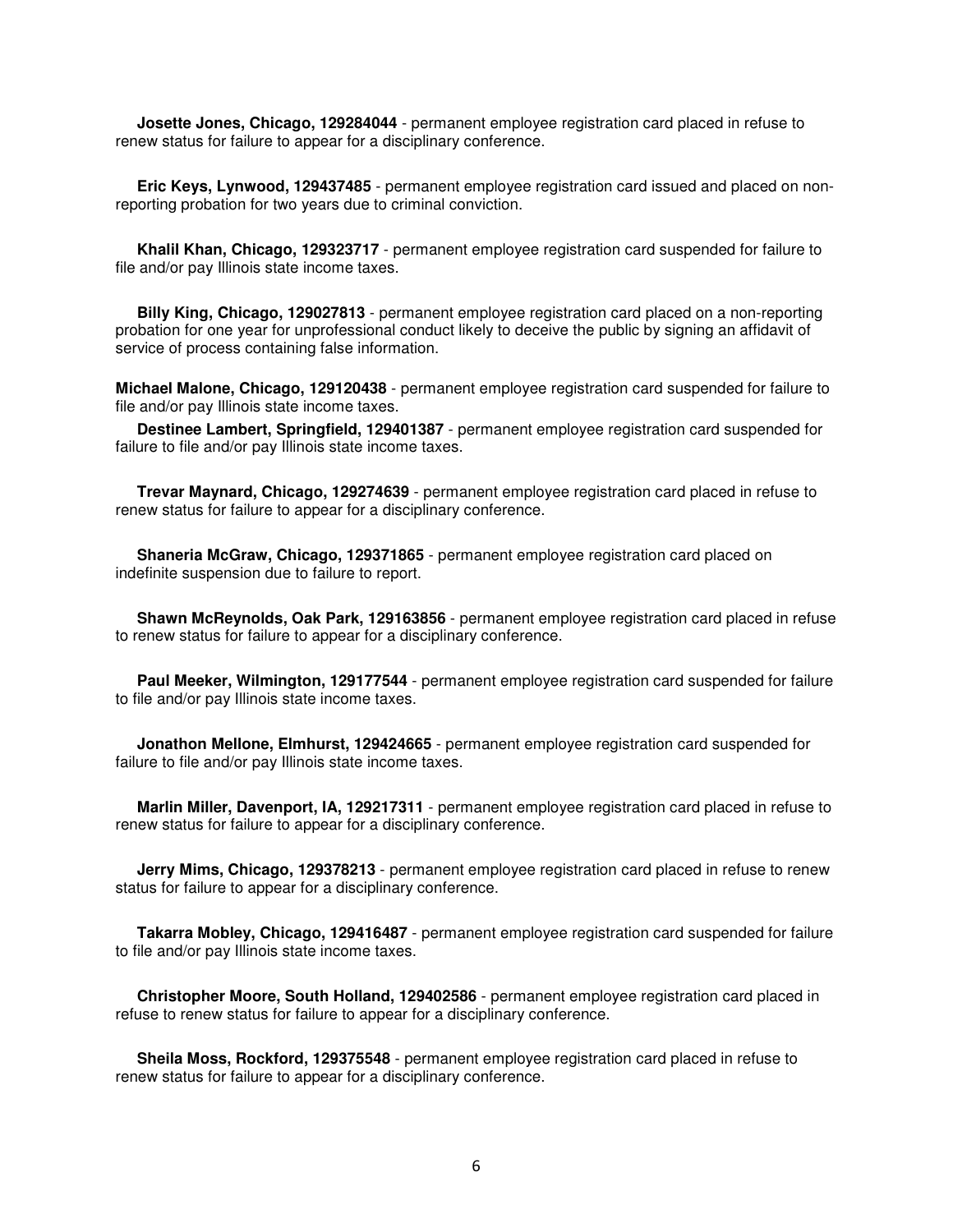**Justice Myers, Joliet, 129429911** - permanent employee registration card suspended for failure to file and/or pay Illinois state income taxes.

 **Edward Norris, Long Grove, 129181083** - permanent employee registration card placed in refuse to renew status for failure to appear for a disciplinary conference.

 **Elana Norton, Chicago, 129248239** - permanent employee registration card placed in refuse to renew status for failure to appear for a disciplinary conference.

 **Michelle Omann, Rockford, 129409996** - permanent employee registration card suspended for failure to file and/or pay Illinois state income taxes.

 **Jessica Ortega, Chicago, 129326655** - permanent employee registration card placed on nonreporting probation for five years with conditions prohibiting a firearm control card during probation due to criminal conviction and failure to report.

 **Anthony Parker, Chicago, 129380598** - permanent employee registration card placed in refuse to renew status for failure to appear for a disciplinary conference.

 **Jennifer Parks, Aurora, 129243365** - permanent employee registration card placed in refuse to renew status for failure to appear for a disciplinary conference.

 **Dmarshay Payne, Chicago, 129376121** - permanent employee registration card placed in refuse to renew status for failure to appear for a disciplinary conference.

 **Quest Payton, Chicago, 129438291** - permanent employee registration card issued and placed on a non-reporting probation for three years due to criminal conviction and falsification of application.

 **Ronald Penska, Park Ridge, 129428149** - permanent employee registration card indefinitely suspended for being more than 30 days delinquent in the payment of child support.

 **Joel Perez, Rolling Meadows, 129356432** - permanent employee registration card indefinitely suspended for felony burglary conviction and failure to report.

 **Andre Pierre, Skokie, 129323839** - permanent employee registration card placed in refuse to renew status for failure to appear for a disciplinary conference.

 **Joseph Raper, Streamwood, 129211896** - permanent employee registration card placed in refuse to renew status for failure to appear for a disciplinary conference.

 **John Rattler, Calumet City, 129277806** - permanent employee registration card placed in refuse to renew status for failure to appear for a disciplinary conference.

 **Kenneth Ray, Riverdale, 129242097** - permanent employee registration card placed in refuse to renew status for failure to appear for a disciplinary conference.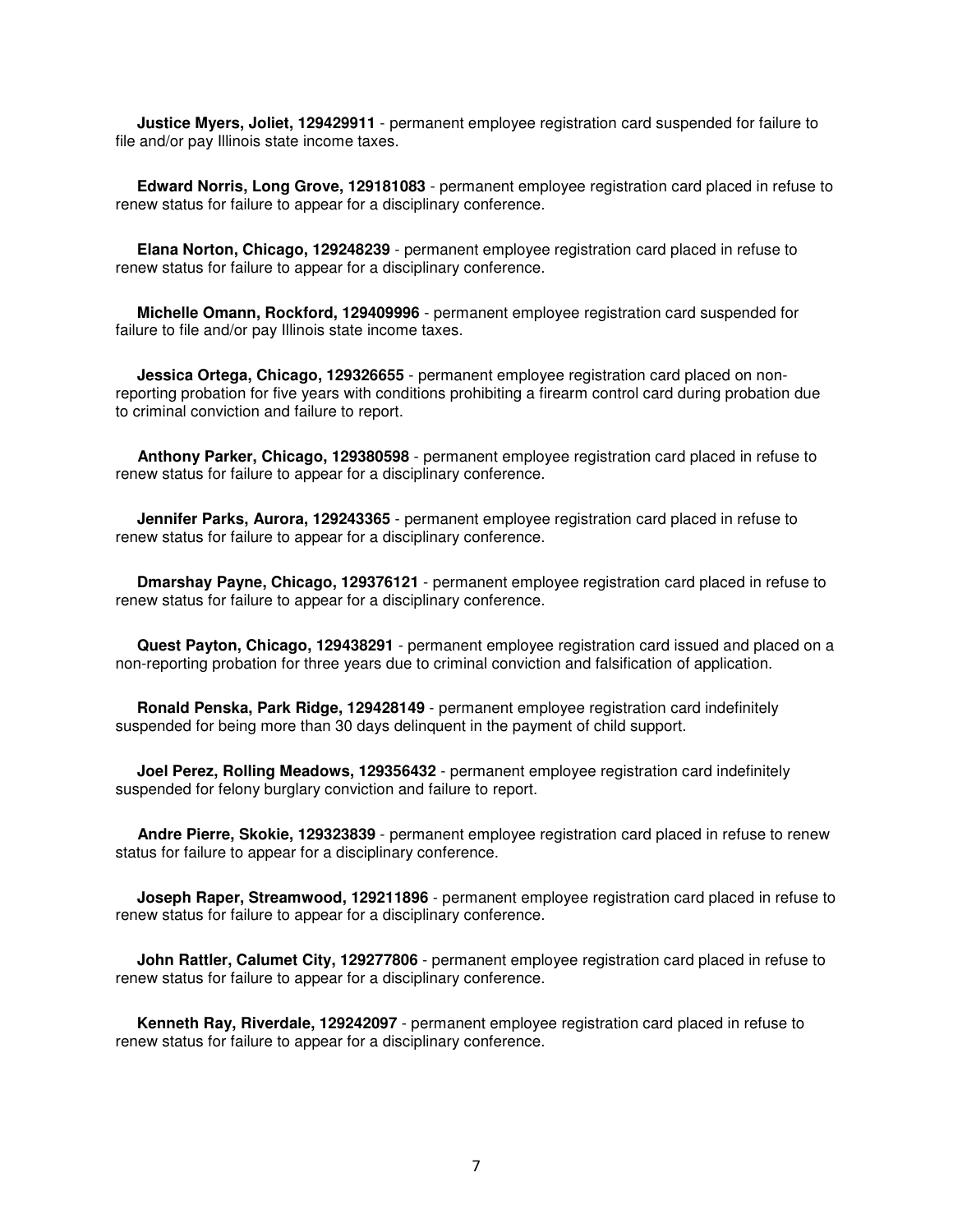**Darren Richardson, Chicago, 129438287** - permanent employee registration card issued and placed on a non-reporting probation for three years with conditions prohibiting a firearm control card due to criminal conviction.

 **Anthony Rodriguez, Bellwood, 129426614** - permanent employee registration card indefinitely suspended for being more than 30 days delinquent in the payment of child support.

 **Shateara Rogers, Chicago, 129328521** - permanent employee registration card placed on nonreporting probation for five years due to failure to report.

 **Brody Sandoval, East Peoria, 129396989** - permanent employee registration card placed in refuse to renew status for failure to appear for a disciplinary conference.

 **Gerald Seymour, Chicago, 129413347** - permanent employee registration card placed in refuse to renew status for failure to appear for a disciplinary conference.

 **Sharon Shaw, Chicago, 129292622** - permanent employee registration card suspended for failure to file and/or pay Illinois state income taxes.

 **Toni Shelby, Chicago, 129393694** - permanent employee registration card placed in refuse to renew status for failure to appear for a disciplinary conference.

 **Eric Shuttlesworth, Chicago, 129305316** - permanent employee registration card placed on nonreporting probation for three years and **firearm control card, 229084872** is revoked due to criminal conviction and failure to report.

 **Kenneth Skinner, Fairview Heights, 129041218** - permanent employee registration card suspended for failure to file and/or pay Illinois state income taxes.

 **Pauluette Smith, Rantoul, 129369628** - permanent employee registration card suspended for failure to file and/or pay Illinois state income taxes.

 **William Smith, Chicago, 129187011** - permanent employee registration card placed in refuse to renew status for failure to appear for a disciplinary conference.

 **Brian Strauch, Joliet, 129334014** - permanent employee registration card suspended for failure to file and/or pay Illinois state income taxes.

 **Crystal Sulton, Calumet City, 129438325** - permanent employee registration card is to be issued and placed on a non-reporting probation for two years due to criminal conviction.

 **Decorada Taylor, Chicago, 129290643** - permanent employee registration card placed on five-year non-reporting probation with conditions prohibiting a firearm control card during probation due to criminal conviction and failure to report.

 **Tom Terry, Aurora, 129235184** - permanent employee registration card suspended for failure to file and/or pay Illinois state income taxes.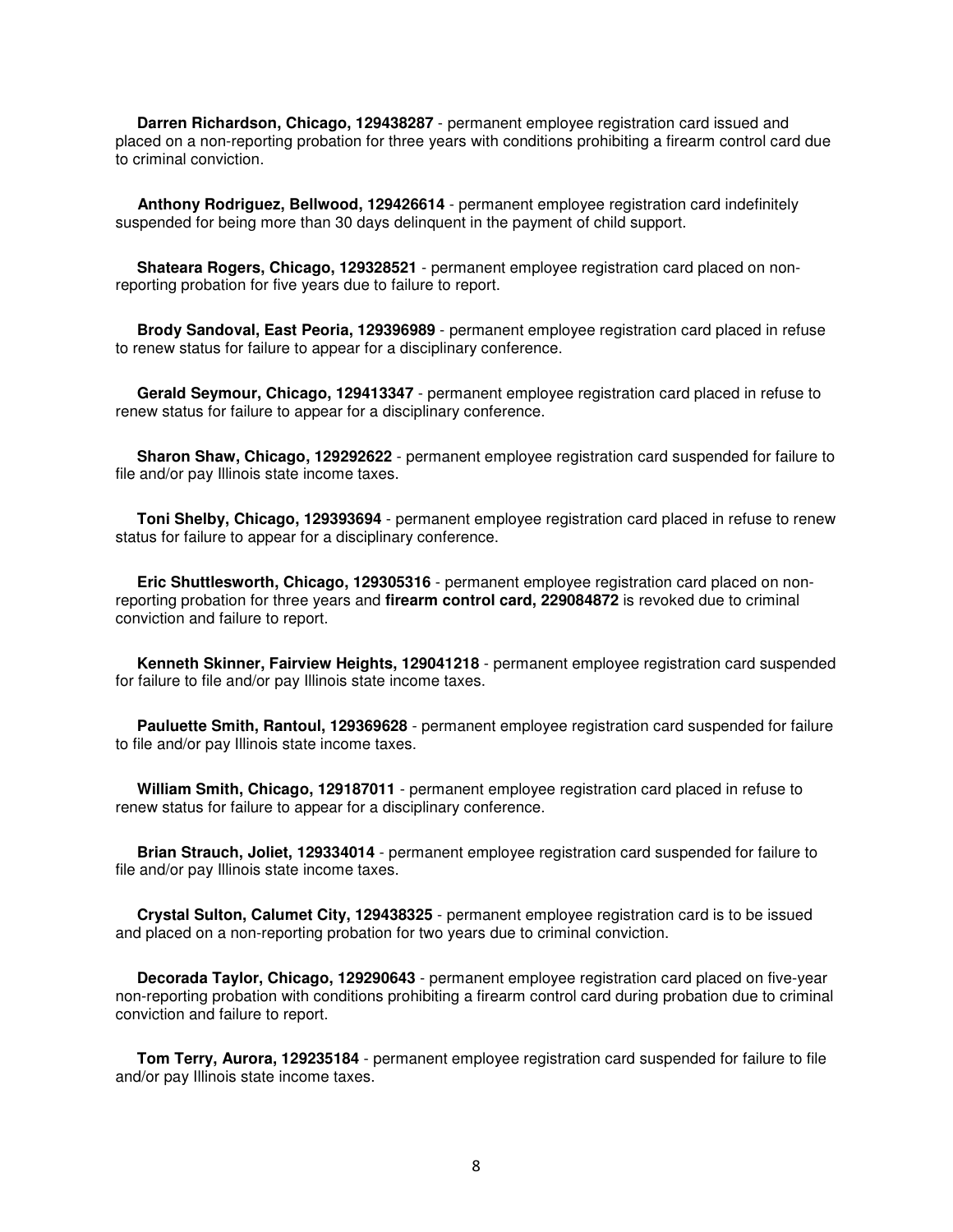**Latike Thomas, Chicago, 129400973** - permanent employee registration card indefinitely suspended due to a criminal conviction and failure to report.

 **Willie Thomas, Chicago, 129439384** - permanent employee registration card is to be issued and placed on a non-reporting probation for four years due to criminal conviction.

 **Rudyard Tilotson, Chicago, 129317252** - permanent employee registration card placed in refuse to renew status for failure to appear for a disciplinary conference.

 **Tyshune Tolliver, Chicago, 129248797** - permanent employee registration card place in refuse to renew status for failure to appear for a disciplinary conference.

 **Cesar Valdez, Orland Park, 129241448** - permanent employee registration card placed in refuse to renew status for failure to appear for a disciplinary conference.

 **Joshuwa Washington, Mount Sterling, 129414710** - permanent employee registration card and 229084494, firearm control card indefinitely suspended due to criminal conviction.

 **Charles Washington, Granite City, 129408472** - permanent employee registration card placed in refuse to renew status for failure to appear for a disciplinary conference.

 **Ronnie Wilburn, Chicago, 129248286** - permanent employee registration card suspended for failure to file and/or pay Illinois state income taxes.

 **Jayme Williams, Chicago, 129344635** - permanent employee registration card placed in refuse to renew status for failure to appear for a disciplinary conference.

 **Darrell Williams, Chicago, 129417385** - permanent employee registration card placed in refuse to renew status for failure to appear for a disciplinary conference.

 **Steven Witkus, Oak Lawn, 129291860** - permanent employee registration card placed in refuse to renew status for failure to appear for a disciplinary conference.

#### **FUNERAL DIRECTOR AND EMBALMER**

 **Ommar Badran, Chicago, 034016685** - ordered to cease and desist from engaging in funeral directing and embalming on his suspended license.

 **Eulalio De La Torre, Chicago, 031009189** - funeral director license suspended for failure to file and/or pay Illinois state income taxes.

 **Suleman Firdausi, Tinley Park, 034016708** - funeral director and embalmer license placed on probation for one year and fined \$2,500 fine based on failure to file death certificates in a timely manner.

 **Chantavia Tolbert, Chicago, 034017130** - funeral director and embalmer license reprimanded and fined \$1,000 for failure to file a death certificate in a timely manner.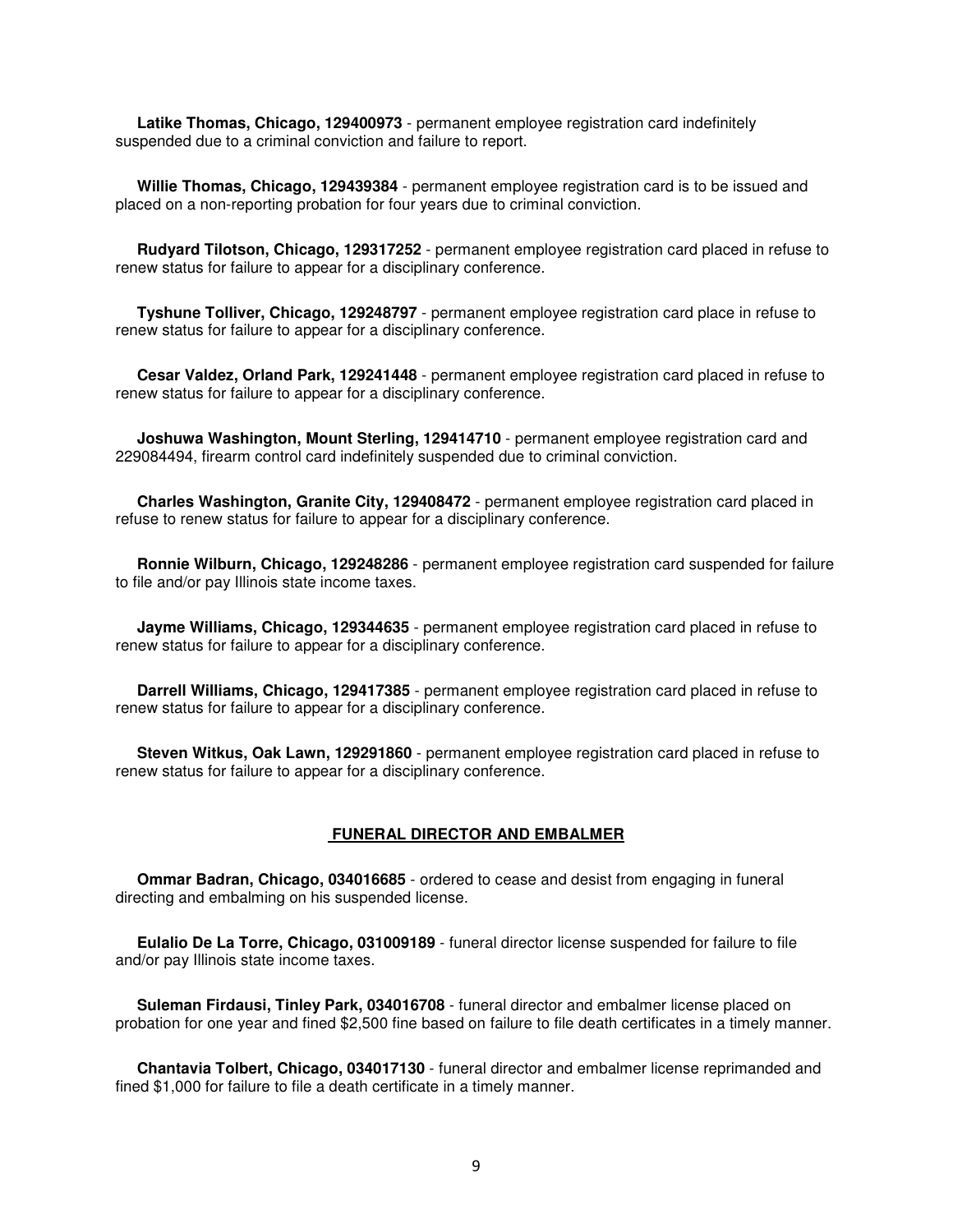#### **IL ROOFING CONTRACTOR**

 **E & G Exterior, Inc., Des Plaines, 104016517** - roofing contractor license reprimanded and fined \$3,000 based on aiding and assisting unlicensed practice of roofing contracting.

 **Flores Enterprises, Inc., Hoffman Estates, 104015963** - roofing contractor license reprimanded and fined \$5,000 based on aiding and assisting unlicensed practice of roofing contracting.

 **Lahood Enterprises Incorporated, Peoria, 104016097** - roofing contractor license indefinitely suspended for a minimum of 12 months and find \$10,000 based on aiding and assisting unlicensed practice of roofing contracting, unprofessional conduct and failure to respond to a Department written information request.

 **Cedric Welch, Westmont, 105007821** - roofing qualifying party designation indefinitely suspended but stayed, reprimanded and fined \$3,500 based on aiding and assisting unlicensed practice of roofing contracting.

#### **MASSAGE THERAPY**

 **Stefanie Moore, Chicago, 22703712** - massage therapist license suspended for failure to file and/or pay Illinois state income taxes.

#### **MEDICAL**

 **Alexander Chaikin, Groveland, 036104538** - physician and surgeon license and **336065346**, controlled substance license restored to indefinite probation for a minimum of five years.

 **Kirk Hopkins, Chicago, 036111765** - physician and surgeon license indefinitely suspended for being more than 30 days delinquent in the payment of child support.

 **Gregory Markarian, Naperville, 036091945** - physician and surgeon license suspended for failure to file and/or pay Illinois state income taxes.

 **Deanna Minkler, Chicago, 038008210** - chiropractor license suspended for failure to file and/or pay Illinois state income taxes.

 **Kenneth Rall, Columbia, MO, 036074749** - physician and surgeon license indefinitely suspended for a conviction of health care fraud.

#### **NURSING**

 **Jamie Allen, Bradenton, FL, 041323262** - registered nurse license placed in refuse to renew status following sister state discipline in Florida.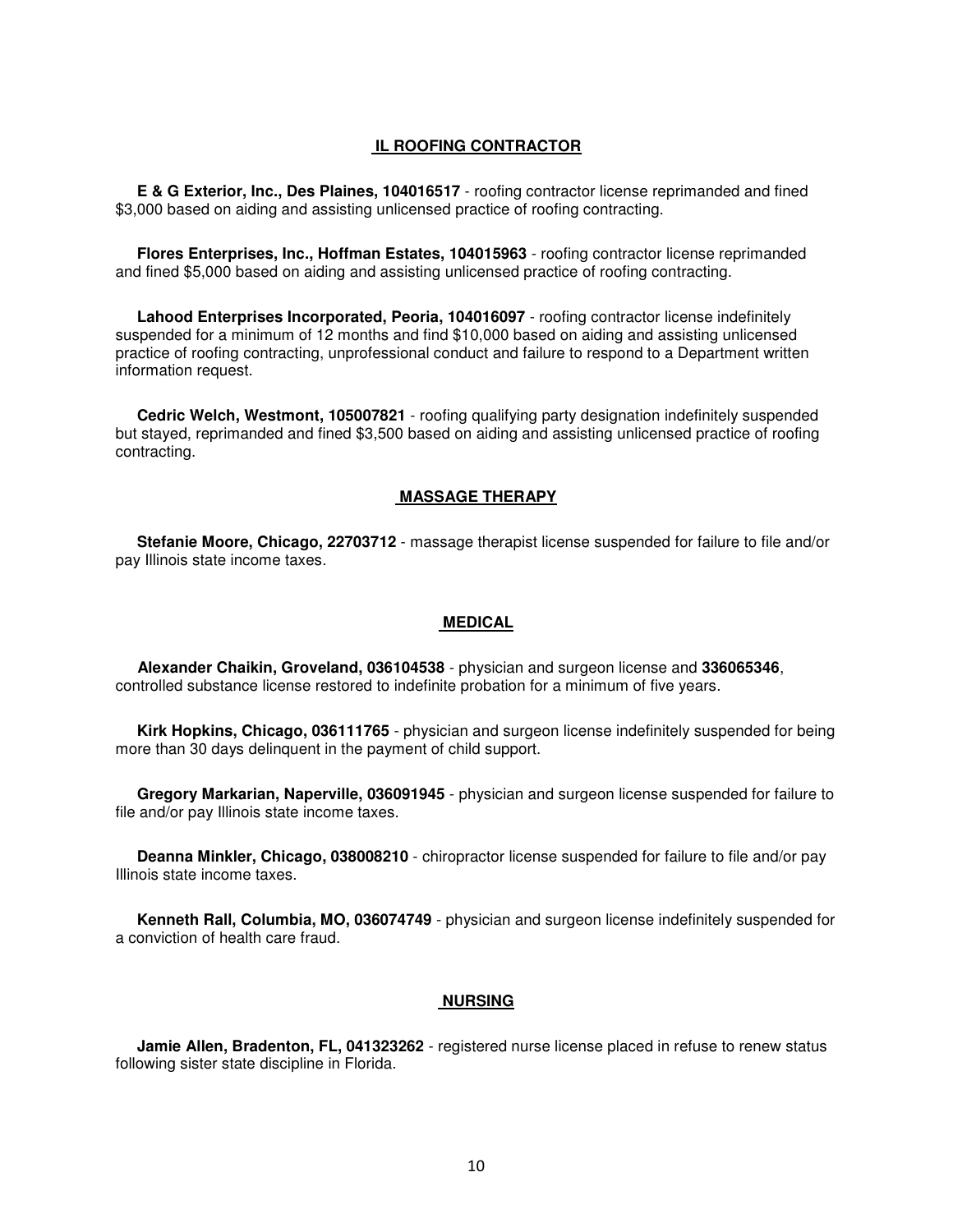**Laura Bilanovic, Galveston, TX, 041199330** - registered nurse license placed in refuse to renew status due to a sister-state violation.

 **Jennifer Butler, Anthem, AZ, 041340961** - registered nurse license placed on indefinite probation due to a sister state discipline.

 **Santay Clayton, Saint Anne, 043087997** - licensed practical nurse license placed in refuse to renew status due to a failed drug screen.

 **Barbara Coursey, Chicago, 041363941** - registered nurse license suspended for failure to file and/or pay Illinois state income taxes.

 **Andrea Demoulin, Glen Carbon, 041427375** - registered nurse license automatically, indefinitely suspended for a minimum of 12 months due to violating a Care, Counseling and Treatment Agreement due to failure to: (a) submit to random toxicology screens; (b) submit personal statements to the Department on a quarterly basis; and (c) satisfactorily participate in an aftercare program.

 **Chikqueta Drake, Dixmoor, 041356900** - registered nurse license suspended for failure to file and/or pay Illinois state income taxes.

 **Sara Dunn, Pueblo West, CO, 041368543** - registered nurse license reprimanded due to a sisterstate discipline by the Colorado State Board of Nursing.

 **Chandra Fields, Chicago, 043059048** - licensed practical nurse license suspended for failure to file and/or pay Illinois state income taxes.

 **Tracy Finch, New Berlin, 041354485** - registered nurse license placed on indefinite probation for a minimum of two years due to misdemeanor criminal convictions in 2010 and 2016.

 **Teena Fitchpatrick, Wilmette, 043112647** - licensed practical nurse license placed in refuse to renew status due to a sister state violation.

 **Crystal Fuller, Sylacauga, AL, 041app3731849** - registered nurse license to be issued with reprimand due to an Alabama Board of Nursing reprimand for allegedly writing a refill prescription for Lotensin, a blood pressure medication, after a collaborating agreement had ended, and for failing to disclose on her Illinois application a 1984 driving while intoxicated ticket received in Alabama.

 **Katie Gibbons, Buffalo Grove, 043104210** - licensed practical nurse license placed in refuse to renew status following felony conviction.

 **Katie Gilham, Peoria, 041309678** - registered nurse license automatically, indefinitely suspended for a minimum of 12 months due to her having violated the terms of a Department Probation.

 **Catherine Kent-Murtaugh, Tempe, AZ, 041252509** - registered nurse license placed in refuse to renew status following sister state discipline in Arizona.

 **Jennifer Konchar, Fort Myers, FL, 041462969** - registered nurse license reprimanded due to a sister-state discipline by the Florida State Board of Nursing.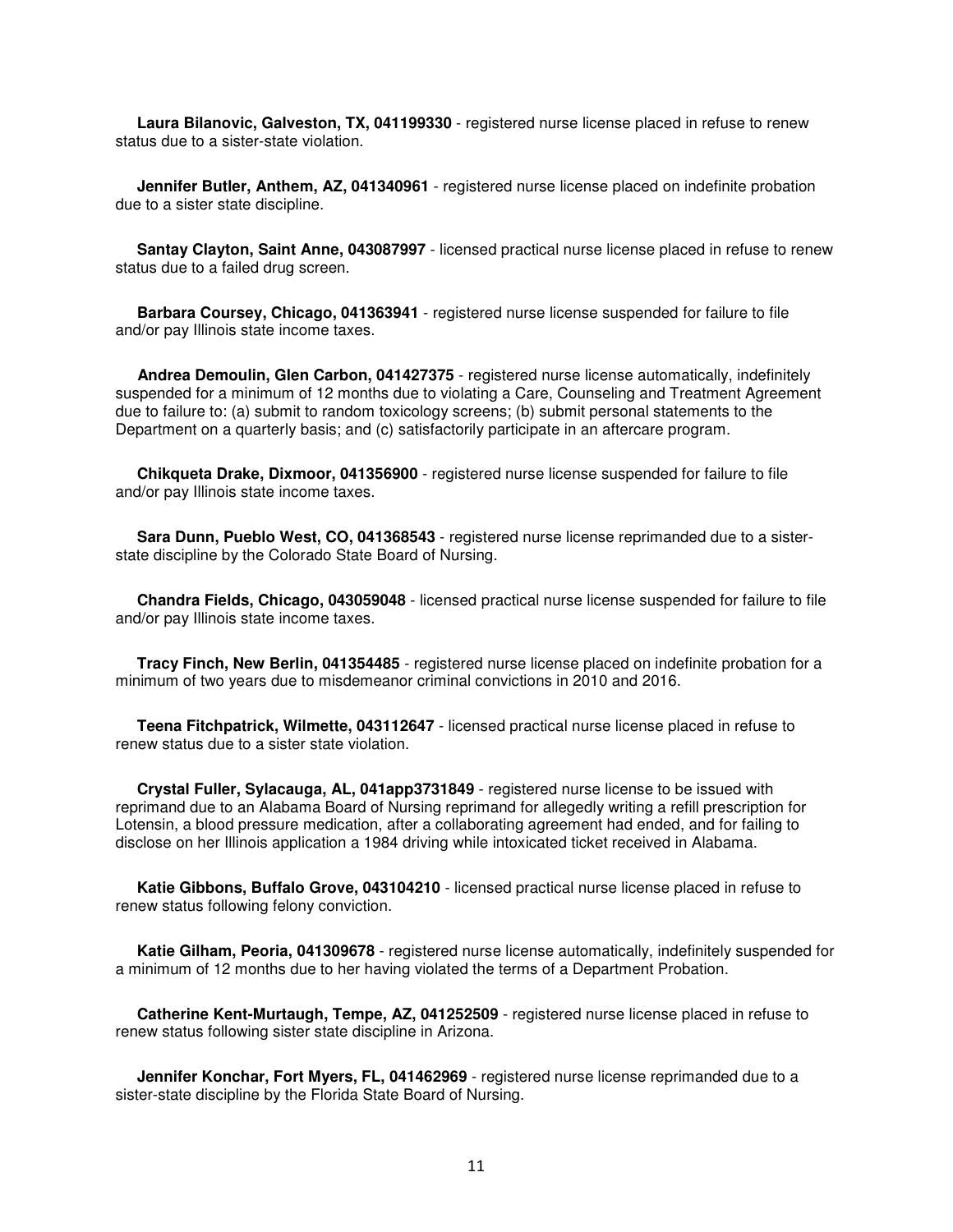**Sandra Kudsi, Wichita, KS, 041166584** - registered nurse license reprimanded due to a sister-state violation.

 **Renee Lawson, La Salle, 041450393** - registered nurse license placed in refuse to renew status due to a sister-state violation in state of Ohio due to submission of false information included in an employment application.

 **Hwa Lee, Carpentersville, 043084788** - licensed practical nurse license suspended for failure to file and/or pay Illinois state income taxes.

 **Brian Lentz, Aurora, CO, 041382981** - registered nurse license automatically, indefinitely suspended for a minimum of 12 months due to a probation violation.

 **Shane Lindholm, North Aurora, 041302038** - registered nurse license permanently revoked due to registration as sex offender.

 **Dana Moyer, Mascoutah, 041319138** - registered nurse license indefinitely suspended due to a sister-state violation.

 **Janet Newsome, Montgomery, 043059640** - licensed practical nurse license automatically, indefinitely suspended for a minimum of 12 months due to failure to adhere to the terms of her probationary period.

 **Aderemi Olowo, Chicago, 041306579** - registered nurse license suspended for failure to file and/or pay Illinois state income taxes.

 **Karen Parham, Calumet City, 041296108** - registered nurse license suspended for failure to file and/or pay Illinois state income taxes.

 **Nichole Perry, Flora, 041369068** - registered nurse license placed in refuse to renew status due to unprofessional conduct.

 **Karla Rhodes, Decatur, 041422520** - registered nurse license placed on indefinite probation for a minimum of two years due to a conviction for aggravated driving under the influence of alcohol allegedly causing personal injury to a police officer and vehicular property damage.

 **Jeannie Sadrerafi, Fairview Heights, 041277241** - registered nurse license placed in refuse to renew status due to a sister state violation.

 **Cynthia Sanchez, Carol Stream, 041273179** - registered nurse license suspended for failure to file and/or pay Illinois state income taxes.

 **Rebecca Schlottman, Florissant, MO, 041322849** - registered nurse license placed in refuse to renew status due to a sister-state violation.

 **George Sefa, Vernon Hills, 041356044** - registered nurse license restored to six-month probation effective upon payment of fees.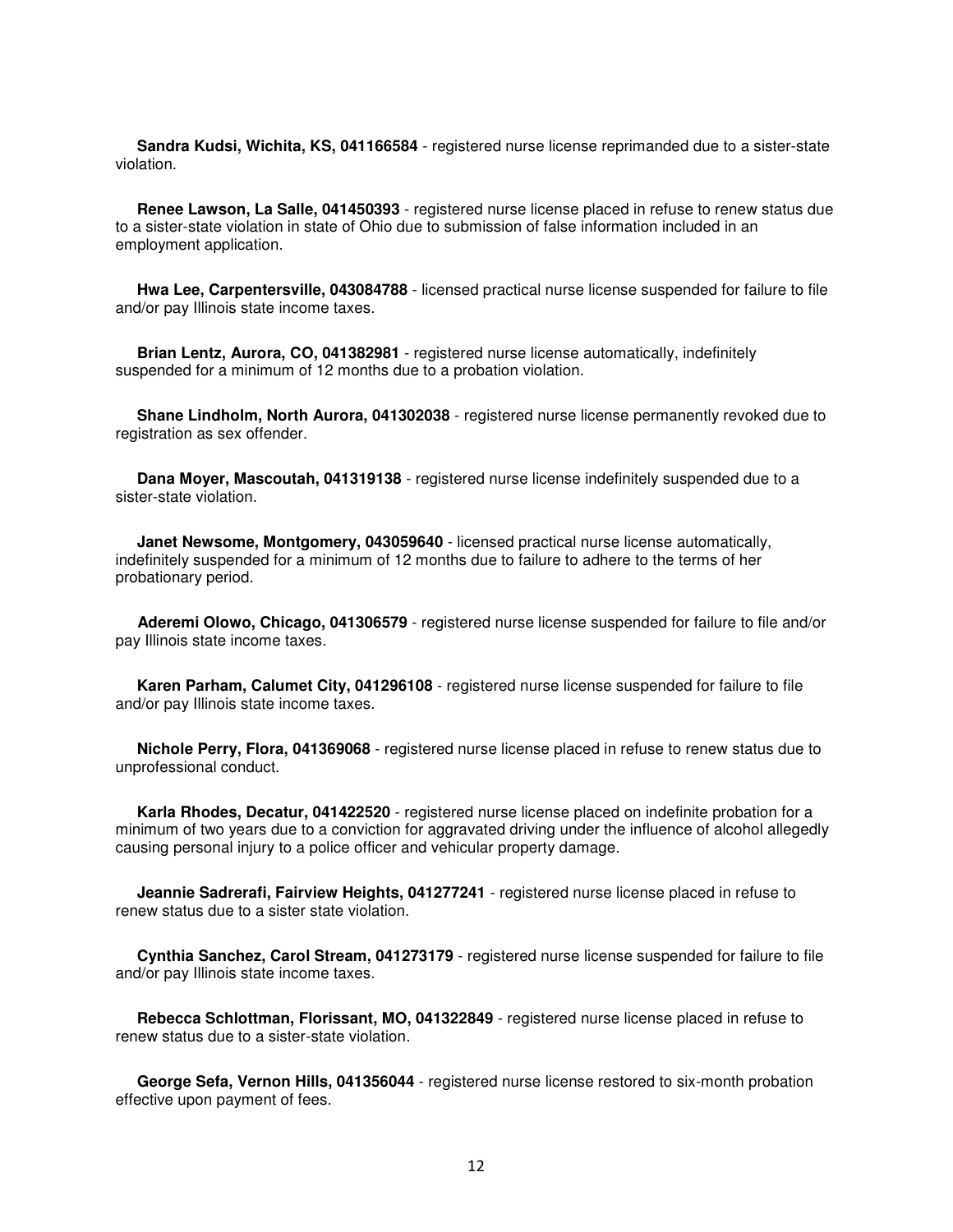**Dasha Stewart, Farina, 043104961** - licensed practical nurse license placed on indefinite probation for a minimum of one year due to misdemeanor criminal convictions.

 **Jeffery Stults, Springfield, 041411336** - registered nurse license reprimanded due to unprofessional conduct towards female co-workers.

 **Teresa Waltz, Olney, 041365330** - registered nurse license and **043101490**, licensed practical nurse license placed in refuse to renew status due to criminal convictions.

 **Mori Williams, Danville, 041336568** - registered nurse license reprimanded because of documentation deficiencies having been found at a facility in the state of Illinois where he had been employed as a home tele-health nurse.

#### **OCCUPATIONAL THERAPY**

 **Stefanie Moore, Chicago, 056012660** - occupational therapist license suspended for failure to file and/or pay Illinois state income taxes.

 **Santila Terry, Chicago, 056006721** - occupational therapist license placed in refuse to renew status as result of improper and inaccurate recordkeeping practices regarding occupational therapy care provided a minor patient.

 **Carl Tirona, Aurora, 057004228** - certified occupational therapist assistant license indefinitely suspended for being more than 30 days delinquent in the payment of child support.

#### **PHARMACY**

 **Shantel Cary, Las Vegas, NV, 049152349** - pharmacy technician license suspended for failure to file and/or pay Illinois state income taxes.

 **Gordana Kostich, Westmont, 051037805** - pharmacist license reprimanded due to filling a prescription with the wrong medication.

**Neha Patel, Winter Haven, FL, 051294345** - pharmacist license restored to indefinite probation.

 **Superior Medical Supply, Inc., Westminster, CO, 004002220** - wholesale drug distributor license placed in refuse to renew status due to discipline received in the state of Colorado.

## **PHYSICAL THERAPY**

 **Donna Jones, Clinton, IN, 160004564** - licensed physical therapist assistant license placed in refused to renew status due to sister-state disciplinary action by the Texas Board of Physical Therapy Examiners.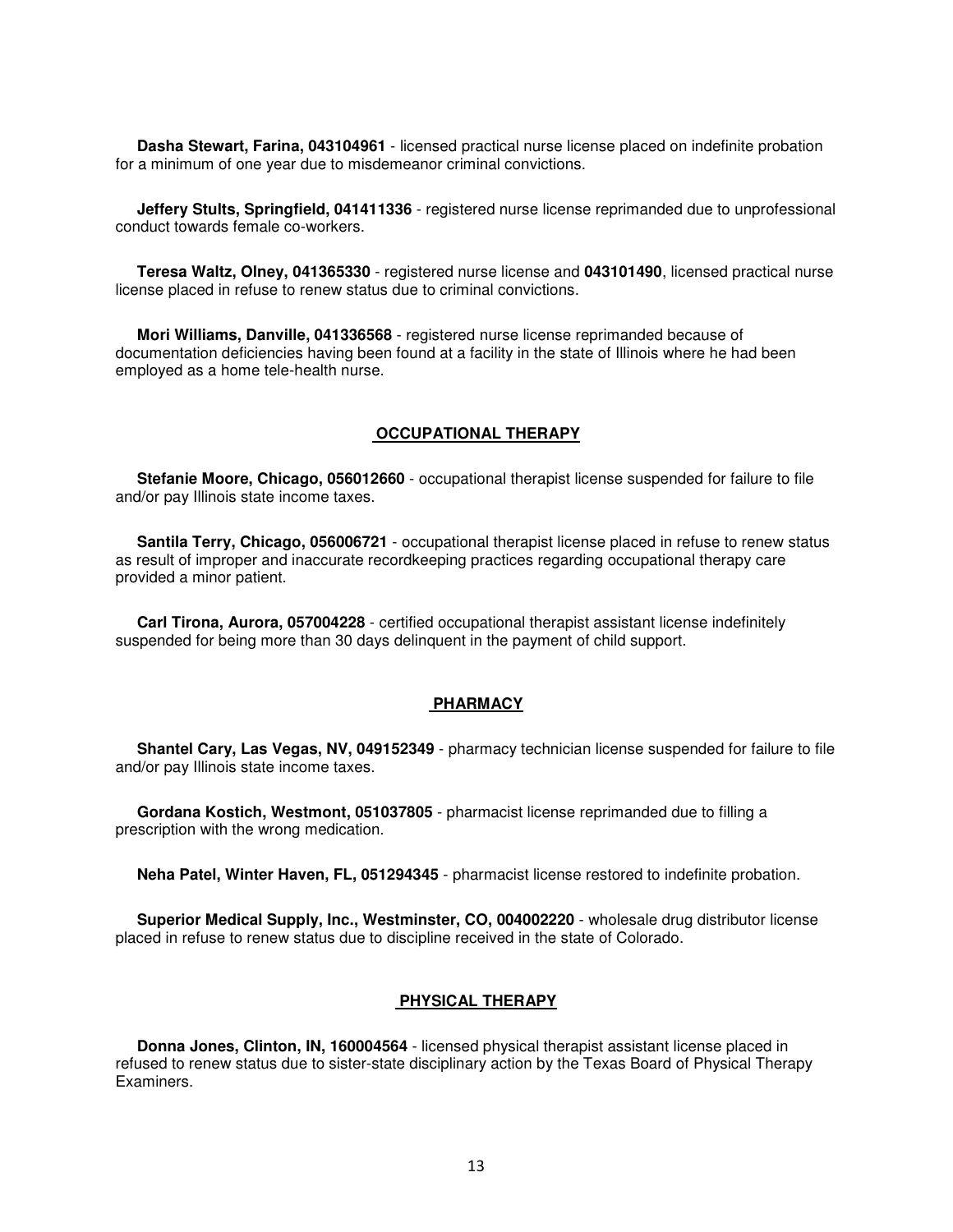**Michael Lim, Huntley, 070014003** – licensed physical therapist license indefinitely suspended for a minimum of one year as result of being found guilty of Criminal Misdemeanor Battery, directly related to the practice of physical therapy, and for unprofessional conduct while providing physical therapy treatment to the patient.

#### **PROFESSIONAL COUNSELOR**

 **Michael Anton, Oak Park, 178008499** - licensed professional counselor license suspended for failure to file and/or pay Illinois state income taxes.

#### **PUBLIC ACCOUNTANT**

 **Goldstein, Zugman, Weinstein and Poole, LLC, Fort Lauderdale, FL, 066004798** - public accountant firm license placed in refuse to renew status due to a sister-state violation by the state of California.

 **Shedjama Inc, Lafayette, IN, 066004494** - public accountant firm license indefinitely suspended for a minimum of two years because of a March 13, 2018 public company accounting oversight board order revoking respondent's PCAOB registration for minimum of two years for failure to comply with PCAOB auditing rules and standards related to 23 of the Firm's audits in 2015 and 30 of the firm's audits in 2016.

#### **SOCIAL WORKER**

 **Angel Williams, Chicago, 149013510** - licensed clinical social worker license suspended for failure to file and/or pay Illinois state income taxes.

#### **PROFESSIONAL ENGINEER**

 **Paul Serrano, South Berwick, ME, 062059856** - licensed professional engineer license placed in refuse to renew status due to unlicensed practice and failure to comply with seal requirements

#### **VETERINARY**

 **Kerri Katsalis, Lansing, 090006435** - veterinarian license reprimanded and **390002626**, controlled substance license indefinitely suspended for a minimum of six months due to writing controlled substance license prescriptions for her own dog and using said medications as office stock and for the surrender of her DEA registration.

# **DIVISION OF REAL ESTATE**

#### **APPRAISAL**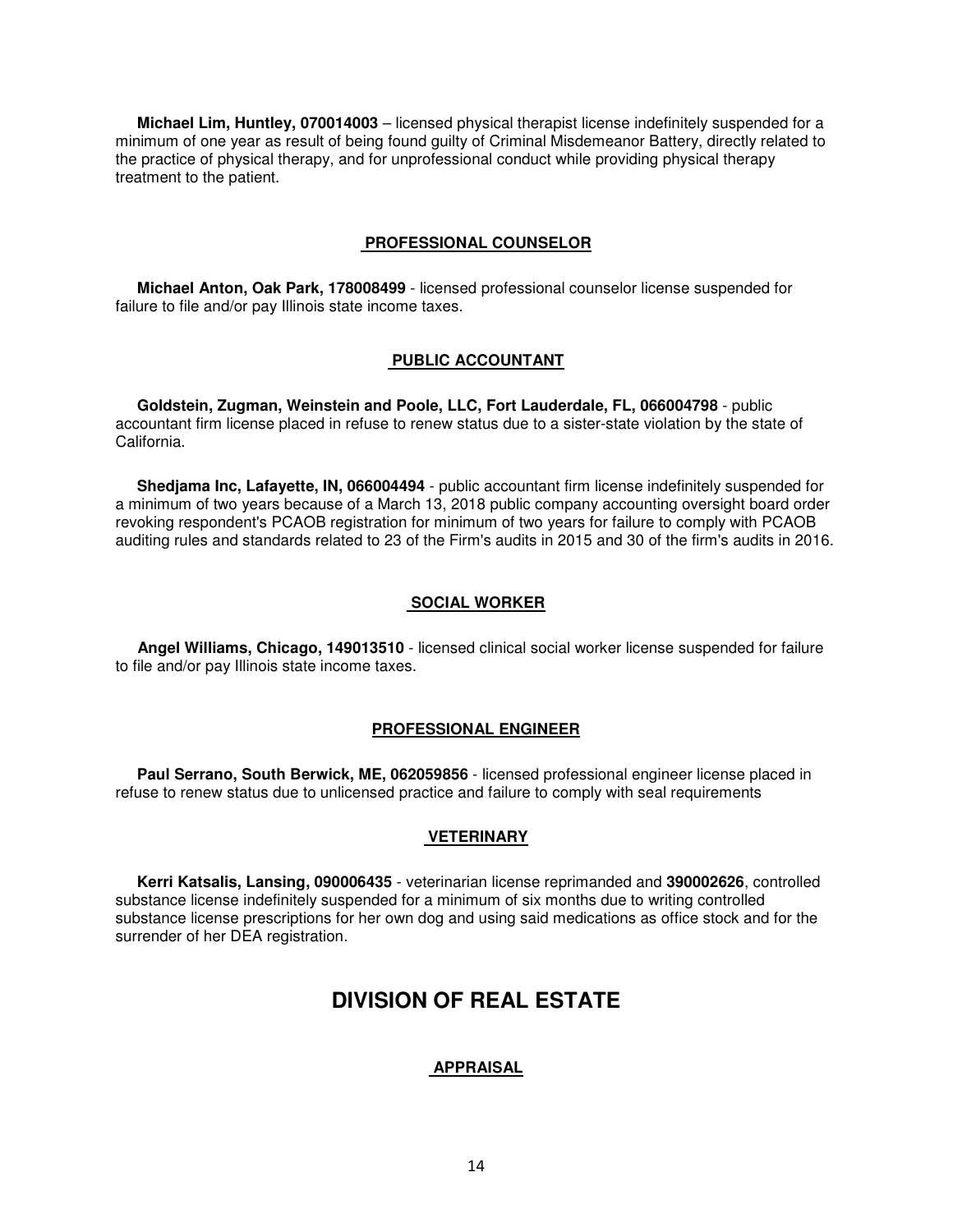**Emile Triche, Evergreen Park, 553000674** - certified general real estate appraiser license suspended for failure to file and/or pay Illinois state income taxes.

#### **COMMUNITY ASSOCIATION MANAGER**

 **Jack Shaw, Glenview, 261001363** - community association manager license reprimanded and fined \$1,500 for acting as a community association manager without a license and failing to maintain separate accounts.

#### **REAL ESTATE**

 **Oscar Arteaga, Chicago, 475142789** - real estate broker license suspended for failure to file and/or pay Illinois state income taxes.

 **Marcos Corral, Roselle, 475163783** - real estate broker license suspended for failure to file and/or pay Illinois state income taxes.

 **Brian Cunningham, Chicago, 475163006** - real estate broker license fined \$1,000 for failing to disclose a previous conviction.

 **Veron Gates, Chicago, 475158210** - real estate broker license suspended for being more than 30 days delinquent in the payment of child support.

 **Manuel Gonzalez, Romeoville, 475114720** - real estate broker license suspended for being more than 30 days delinquent in the payment of child support.

 **Steven Kendzior, Palatine, 475103561** - real estate broker license suspended for failure to file and/or pay Illinois state income taxes.

 **Kurtis Lott, Naperville, 475179757** - real estate broker license suspended for failure to file and/or pay Illinois state income taxes.

 **Daniela Maccaddino, Chicago, 471019095** - real estate managing broker license suspended for failure to file and/or pay Illinois state income taxes.

 **Daniel Merrion, Lemont, 471018576** - real estate managing broker license suspended for failure to file and/or pay Illinois state income taxes.

 **Dominique Norman, Chicago, 475144146** - real estate broker license suspended for being more than 30 days delinquent in the payment of child support.

 **Aaron Odell, Lombard, 475152294** - real estate broker license suspended for being more than 30 days delinquent in the payment of child support.

 **Annette Rogers, Orland Park, 475152421** - real estate broker license suspended for failure to file and/or pay Illinois state income taxes.